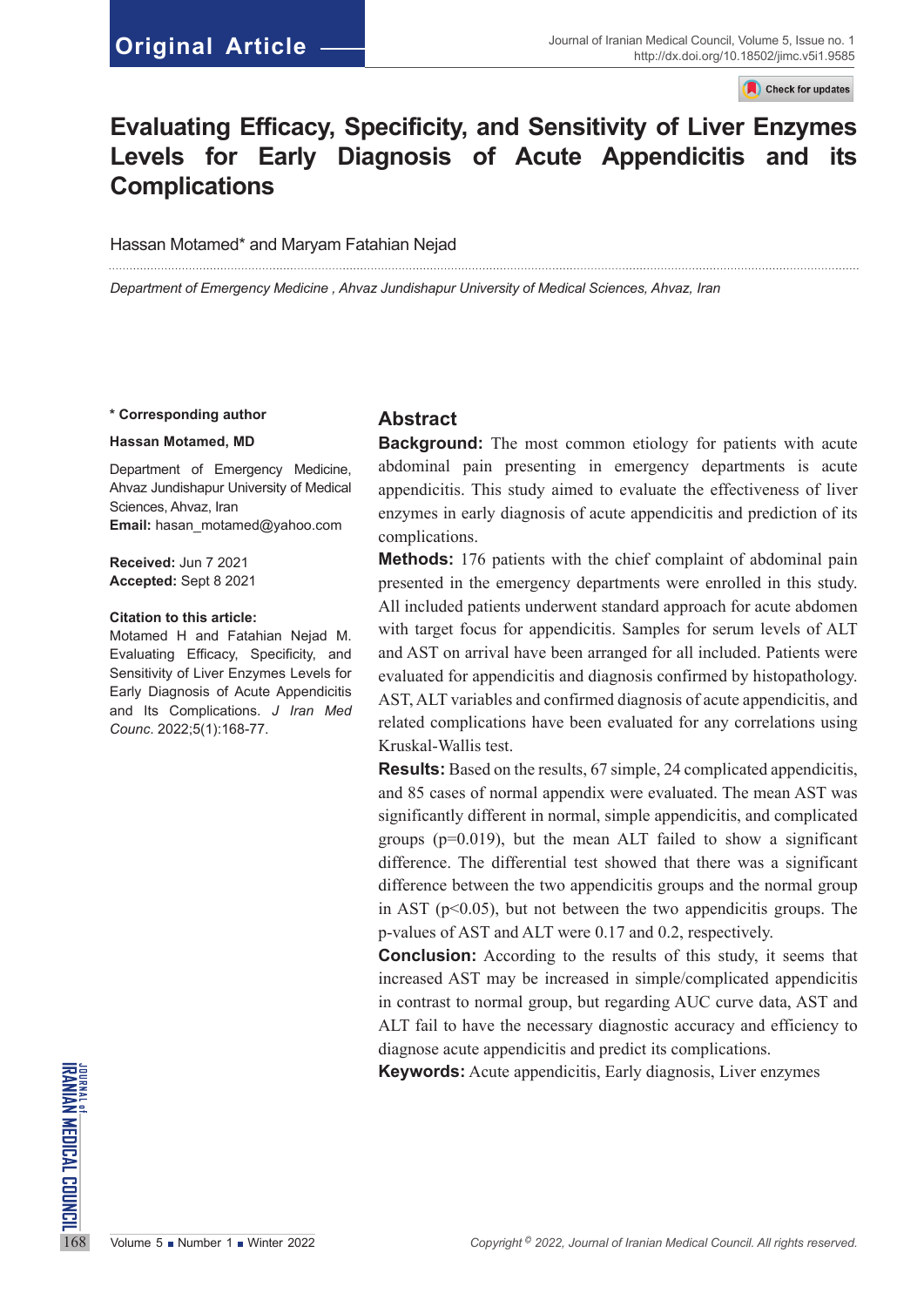## **Introduction**

Acute appendicitis is considered the most common etiology for patients with acute abdominal pain presenting in the emergency departments (1). The disease most often occurs following obstruction due to fecality or lymph node hyperplasia, but cases of nonobstruction can be observed in viral infections such as cytomegalovirus, AIDS, and bacterial infections including campylobacteriosis and Yersiniosis (2). It has been reported that about 7% of people experience acute appendicitis during their lifetime, most often occurring between the ages of 10 and 30 years (3). Considering that the negative appendectomy rate is 5-40%, the acute appendicitis diagnosis is a surgical challenge, and perforation leads to surgical intervention in 5-30% of the cases (4).

most requested tests for inflammatory markers are included patients underwent standard approach for Polymorphonuclear cells (PMNs), White Blood Cells acute abdomen with target focus for appendicitis. 1.8 (WBCs), and C-Reac Acute appendicitis is usually detected in reference to findings from the history of patients, clinical signs, and also laboratory information. The clinical diagnosis accuracy in acute appendicitis varies between 76 and 92% (3). The misdiagnosis of acute appendicitis is more common in women due to the wide variety of differential diagnoses in the field of gynecology such as ectopic pregnancy, ovarian torsion, Mittelschmerz, *etc* (5). Among the imaging techniques, ultrasound is a non-invasive method, which is safe, cheap, and available in most medical centers in the country and is used as a selective imaging approach in diagnosing appendicitis and also maintain relatively satisfactory accuracy (87-96%) (6). Although Computed Tomography (CT) scan is considered a reliable diagnostic technique, it shows weaknesses such as enhanced radiation and charge (4). The misdiagnosis rate of acute appendicitis remains constant although the two mentioned imaging techniques are used to diagnose appendicitis (6). One of the main questions in the evaluation of patients with suspected acute appendicitis is whether laboratory tests in the initial evaluation of patients for disease rejection have high power or not. The most requested tests for inflammatory markers are Polymorphonuclear cells (PMNs), White Blood Cells (WBCs), and C-Reactive Protein (CRP) (7). In recent years, D-dimer and Procalcitonin (PCT) have also been investigated as new biomarkers for diagnosing acute abdomen (8,9). Given the low negative predictive value of ESR and CRP, the normality

of each of these tests may not be sufficient to rule out acute appendicitis (10,11). Also, as a sequence of low diagnostic and sensitivity value of D-dimer and PCT, they cannot be suitable markers for the diagnosis of appendicitis (8). To reduce the ruptured appendix complications, early and rapid detection of appendicitis is essential. Negative appendectomy also has surgical and anesthesia complications similar to positive appendectomy, which include postoperative infections, intestinal obstruction due to adhesions, and the possibility of infertility in young women (3). None of the above clinical and laboratory tests can diagnose appendicitis with a high rate of confidence, and imaging techniques (ultrasound and CT scan) have several limitations such as cost, radiation, and operator dependence. Thus, the use of an affordable, cheap and sensitive paraclinical method can reduce the rate of negative appendectomy to some extent. There are many benefits for the patient avoiding unnecessary surgery, and incurring costs and complications are among the most common ones. This study aimed to evaluate the efficiency, specificity, and sensitivity of alanine transaminase (SGPT/ALT) and aspartate transaminase (SGOT/AST) for diagnosis of acute appendicitis and its complications.

## **Materials and Methods**

This study was aimed at determining the efficacy, specificity, and sensitivity of serum ALT and AST levels in diagnosing acute appendicitis and its complications. 176 patients over 18 years of age with the chief complaint of abdominal pain with initiation of pain in 2-6 recent hours, presented in the emergency departments of two university hospitals in Ahvaz, Iran, were enrolled in this cross-sectional study for further evaluation regarding acute abdomen. Patients with cirrhosis, inflammatory bowel disease, malignancies, previous abdominal surgery, pregnant women, and patients with a history of the previous appendectomy were excluded from the study. All included patients underwent standard approach for acute abdomen with target focus for appendicitis. 1.8 *ml* of venous blood sample was collected from all the included patients to determine the serum levels of ALT and AST on arrival. Patients ruled out for acute appendicitis by clinical and paraclinical routine standards for acute appendicitis and acute abdomen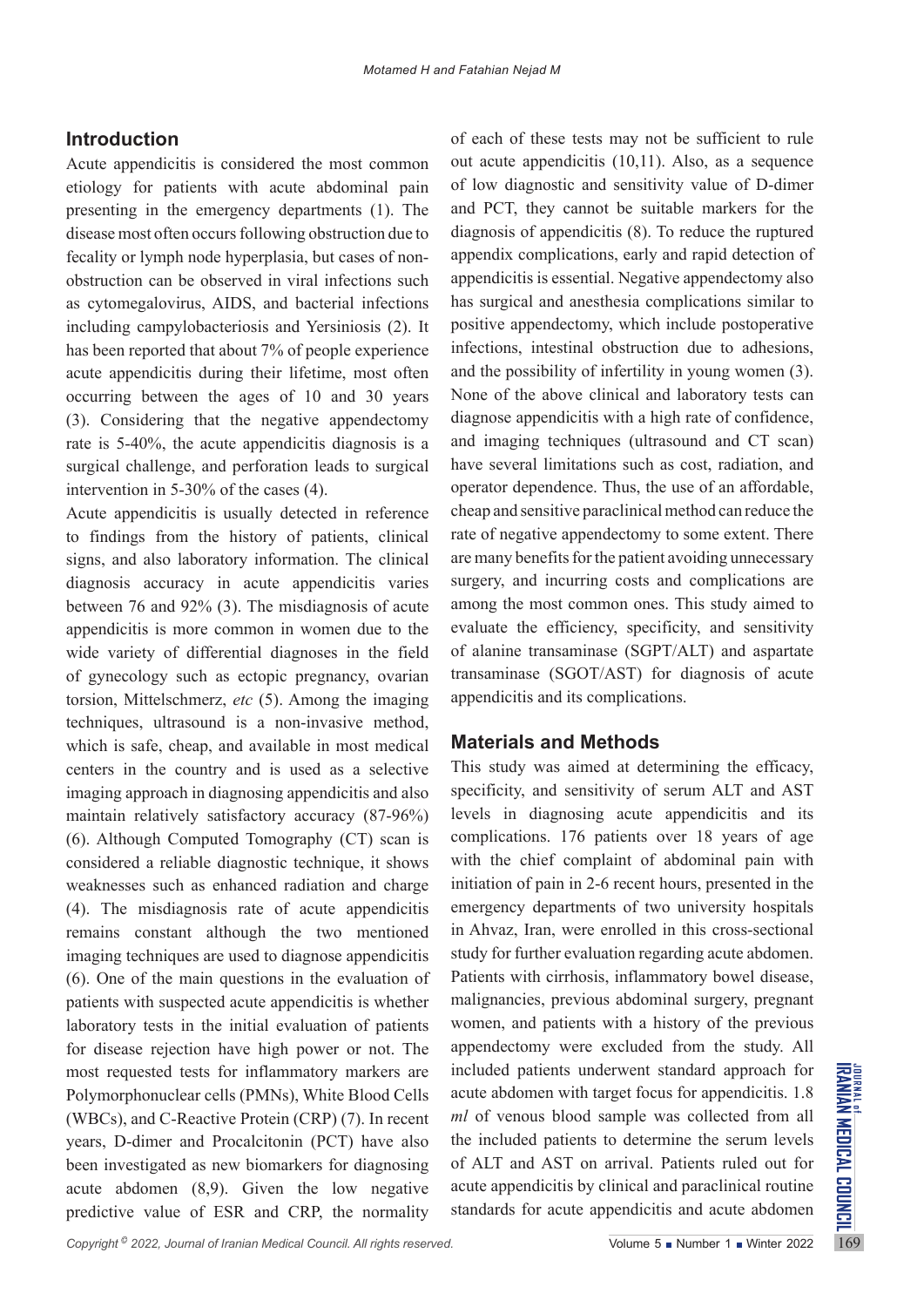were discharged home. Other patients with suggestion of acute appendicitis diagnosis based on clinical and paraclinical standard, underwent appendectomy, and all these patients were evaluated for macroscopic report of surgeon and histopathologic evaluation for appendix tissue samples.

### *Statitical analysis*

Data were analyzed using SPSS version 22 (IBM SPSS STATISTICS 22, IBM Inc., New York, USA). Descriptive results are presented as: number, percent, mean, and standard deviation. AST, ALT variables, and confirmed diagnosis of acute appendicitis and related complications were evaluated for any correlations using Kruskal-Wallis test. The relationship between two qualitative variables was evaluated by chi-square test, and quantitative variables were compared by one-way analysis of variance. At multiple levels of qualitative variables, the ROC test was used to obtain the ROC curve and the value below the AUC diagram and diagnostic and accuracy indicators including sensitivity and specificity. Also,

the relationship between the quantitative variables was examined by the Pearson correlation test. According to the Yadav and Chandra study in which the sensitivity and specificity of ALT were 34.67 and 100%, respectively, and the sensitivity and specificity of AST were 30.67 and 100%, respectively, and the prevalence of appendicitis was 0.937, the sample size was calculated. Since there was no presumption about the desired value of d, d was considered and calculated equal to  $p=0.1$  (4).

The Ethic code for this research was granted by Ethics committee of Ahvaz Jundishapur University of Medical Sciences: IR.AJUMS.REC.1398.101.

#### **Results**

102 out of 176 included patients underwent appendectomy as a part of their clinical evaluation and treatment. Also, 74 out of 176 included patients with abdominal pain excluded for acute abdomen and acute appendicitis were discharged for diagnosing nonspecific abdominal pain and non-acute abdomen diagnosis. 11 out of 102 patients who underwent

**Table 1.** Comparison of mean AST and ALT between various types of complicated appendicitis

| <b>Complication type</b>      | m              | <b>AST</b><br>Mean ± SD | <b>ALT</b><br>Mean ± SD |
|-------------------------------|----------------|-------------------------|-------------------------|
| Abscess - Phlegmon            | 4              | $12.25 \pm 6.70$        | $25.50 \pm 8.58$        |
| Perforation                   | $\overline{2}$ | $26.50 \pm 12.02$       | $22.50 \pm 9.19$        |
| Gangrene                      | 12             | $24.08 \pm 9.83$        | $23.83 \pm 13.25$       |
| Gangrene - Perforation        | 6              | $27.50 \pm 20.87$       | $34.00 \pm 7.37$        |
| Total                         | 24             | $23.17 \pm 13.42$       | 26.04±11.46             |
| p-value (Kruskal-Wallis test) |                | 0.176                   | 0.202                   |

Liver enzymes in *IU/ml*

|  | Table 2. Comparison of mean AST and ALT between simple and complicated appendicitis groups and normal group |  |  |  |
|--|-------------------------------------------------------------------------------------------------------------|--|--|--|
|--|-------------------------------------------------------------------------------------------------------------|--|--|--|

|                                                   | <b>Group</b>                                                | <b>AST</b><br>Mean ± SD | <b>ALT</b><br>Mean ± SD |
|---------------------------------------------------|-------------------------------------------------------------|-------------------------|-------------------------|
| JONNAN MEDICAL COUNCIL<br>Iranian medical council | Normal ( $n = 85$ )                                         | $18.79 \pm 10.32$       | $25.59 \pm 9.46$        |
|                                                   | Simple appendicitis ( $n = 67$ )                            | $22.60 \pm 11.00$       | $23.63 \pm 11.09$       |
|                                                   | Complicated appendicitis ( $n = 24$ )                       | $23.17 \pm 13.42$       | $26.04 \pm 11.46$       |
|                                                   | Total ( $n = 176$ )                                         | $20.84 \pm 11.15$       | $24.90 \pm 10.37$       |
|                                                   | p-value (Kruskal-Wallis test)                               | 0.019                   | 0.116                   |
|                                                   | Liver enzymes in IU/ml                                      |                         |                         |
| 170                                               | Volume $5 \blacksquare$ Number $1 \blacksquare$ Winter 2022 |                         |                         |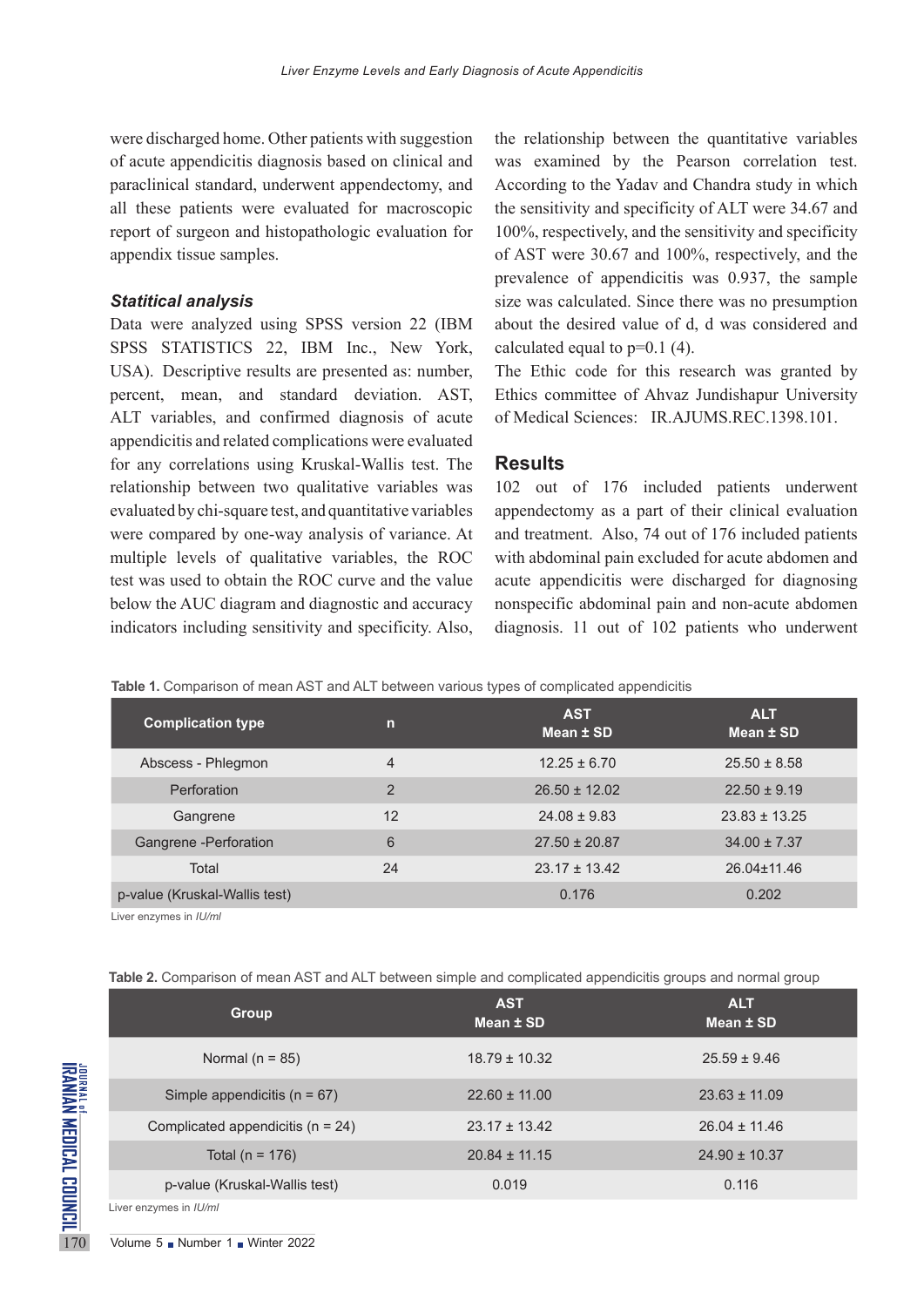| <b>Leukocytosis</b> | <b>ALT</b>       |                         | <b>AST</b>              |                           |
|---------------------|------------------|-------------------------|-------------------------|---------------------------|
|                     | Normal frequency | <b>Normal frequency</b> | <b>Normal frequency</b> | <b>Abnormal frequency</b> |
| Normal              | 43 (95.6%)       | $2(4.4\%)$              | 43 (95.6%)              | $2(4.4\%)$                |
| High                | 55 (100%)        | $0(0\%)$                | 52 (94.5%)              | $3(5.5\%)$                |
| Total               | 97 (98%)         | 2(2%)                   | 95 (95%)                | 5(5%)                     |
| p-value             | 0.2              |                         |                         | 0.99                      |

**Table 3.** The association of WBC distribution based on ALT and AST values

appendectomy were reported for normal appendix and were ruled out for acute abdomen after surgery. Based on the results, we categorized the patients in two appendicitis groups: simple appendicitis (67 patients) and complicated appendicitis (24 patients, including 4 cases of abscess-phlegmon, 2 cases of perforation, 12 cases of gangrene, and 6 cases of gangrene-perforation). The chi-square test showed that the age ratio was not the same in the three groups  $(p<0.05)$ , in a way that in the normal group, 34% of the cases were over 40 years old, while in the simple appendicitis group 14.9% were over 40 years old, exhibiting a significant difference compared to the normal group. The sex ratio was the same in the three groups, and no significant difference was shown  $(p>0.05)$ .

groups and the normal group in AST (p<0.05), but<br>not between the two appendicitis groups and normal<br>group in ALT. The p-values of AST and ALT were Acute abdominal pain is a common complaint of<br>0.17 and 0.2, respectively. Out of 24 patients with complications of appendicitis, 4(16.7%) were abscess-phlegmon type, 2(8.3%) were perforated,  $12(5\%)$  were gangrenous, and  $6(5\%)$ were gangrenous-perforated. The Kruskal-Wallis test showed that there was no significant difference considering ALT and AST values in different types of appendicitis complications (Table 1). The mean serum glutamic-oxaloacetic transaminase (AST) was significantly different in the three groups (normal, simple appendicitis, and complicated) ( $p=0.019$ ), but no significant difference was observed in the mean serum glutamic pyruvic transaminase (ALT) (Table 2). The differential test showed that there was a significant difference between the two appendicitis groups and the normal group in AST ( $p<0.05$ ), but not between the two appendicitis groups and normal group in ALT. The p-values of AST and ALT were 0.17 and 0.2, respectively. Therefore, the means of SPGT and AST in different types of complicated appendicitis were not significantly different. The frequency of abnormal ALT and AST values was not

significantly different based on the pain duration, pain site, and leukocytosis. Using the Receiver Operating Characteristic (ROC) curve to determine the diagnostic accuracy of AST and ALT (with lower normal values < 31 in women, < 41 in men for ALT, < 31 in women, and <37 in men for AST), it was found that AST with area under the ROC =  $0.623$ , p= $0.005$ , sensitivity of 0.61%, and specificity of 0.53% lacked the necessary diagnostic accuracy (considering very low sensitivity and specificity and the area under the curve was less than 0.7). On the other hand, ALT with area under the ROC =  $0.43$  and  $p=0.16$ , lacked efficiency in diagnosing appendicitis due to sensitivity and specificity close to zero and area under the curve of less than 0.5 and specificity and sensitivity of close to zero (Figures 1 and 2).

Two (4.8%) patients with pain duration of 1 day and less and 9 (4.3%) patients with a pain duration of more than 1 day had abnormal ALT. The Fisher's exact test with  $p=0.99$  failed to show a significant relationship between abnormal ALT and pain duration. The Fisher's exact test with p=0.2 failed to indicate a significant relationship between ALT and WBC count (Table 3). It should be noted that only 2 (4.4%) patients with abnormal ALT had normal WBC count. Of 45 patients with normal WBC, 2 (4.4%) had abnormal AST, and of 55 patients with high WBC, 3 (5.5%) had abnormal AST. The Fisher's exact test with p=0.99 failed to show a significant relationship between these two variables (Table 3).

## **Discussion**

Acute abdominal pain is a common complaint of patients of emergency departments (12), and 8% of referrals to the emergency departments with acute abdominal pain are caused by appendicitis (13). In the case of appendicitis, it is often difficult to make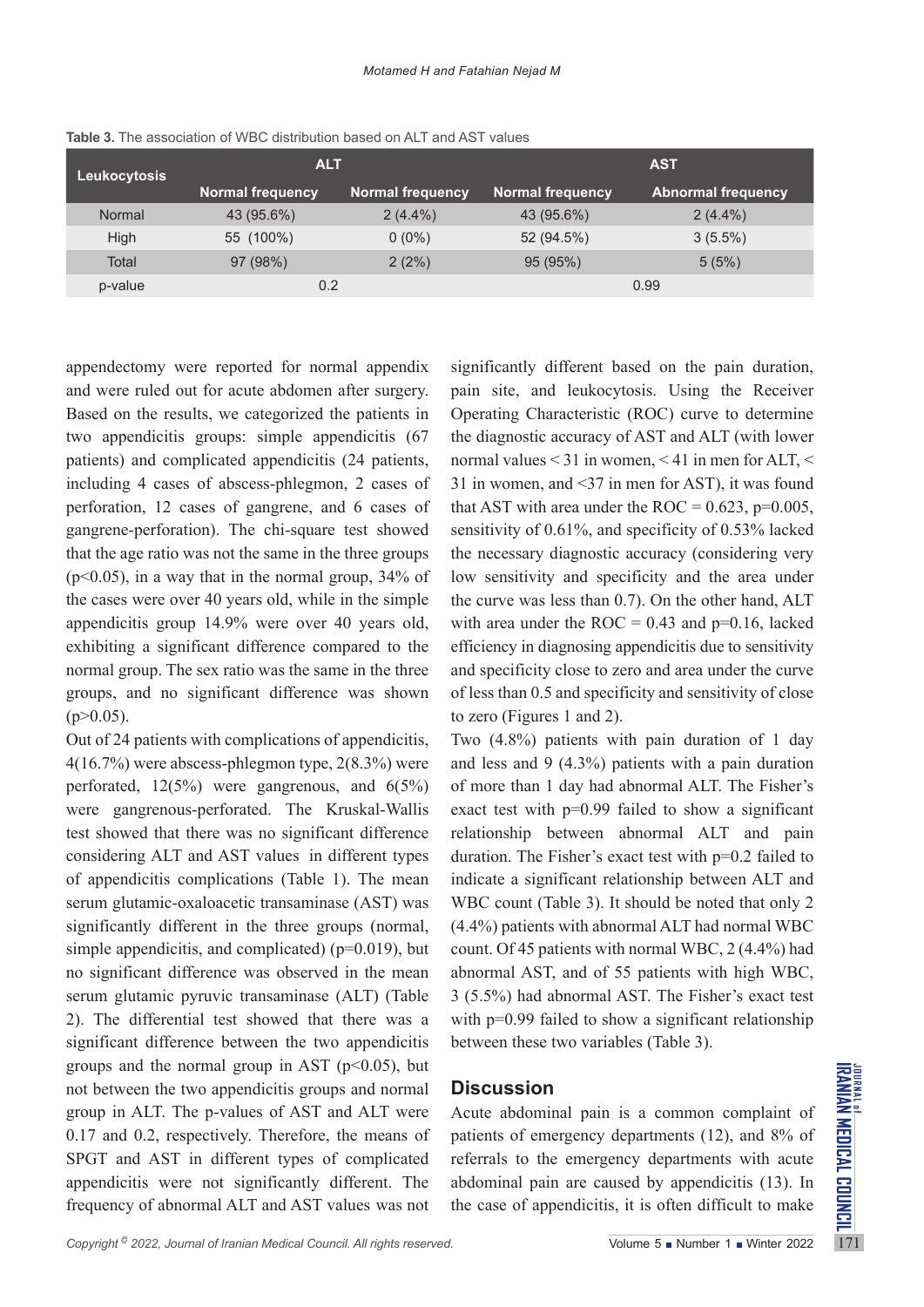diagnosis.





**Figure 1. ROC curve for AST efficiency in appendicitis** diagnosis.

an accurate diagnosis, since classic symptoms and signs are not always present, and different symptoms can make it difficult to diagnose acute appendicitis (14). Despite advances in diagnostic methods, the detection of acute appendicitis is even now a surgical challenge, and the negative appendectomy rate varies between 8% and 12% in men and between 25% and 45% in women (15,16). Then again, in order to reduce the ruptured appendix complications such as peritonitis, phlegmon, and abscess, timely and accurate detection of appendicitis may be necessary. Negative appendectomy also has surgical and anesthesia complications similar to positive appendectomy, which include postoperative infections, intestinal obstruction due to adhesions, and the possibility of infertility in young women. For this reason, diagnostic methods that reduce negative appendectomy, as well as reduction of complications and mortality due to appendicitis, are widely addressed by the scientific community (17).

SURING SURIES SURVISHED SURVISHED SURVISHED TO diagnose appendicitis (18)<br>
shown the positive predictive indirect bilirubin and liver en<br>
of appendicitis (4). Although In practice, the diagnosis of acute appendicitis is supported by high levels of inflammatory markers such as WBC, CRP, and ESR; however, none of these markers have the diagnostic accuracy required to diagnose appendicitis (18). Recent studies have shown the positive predictive value of direct and indirect bilirubin and liver enzymes in the diagnosis of appendicitis (4). Although some others stated that

the parameters of liver function in appendicitis are increased, their diagnostic accuracy is not adequate (19). Thus, due to the inconsistencies, studies are still being undertaken in this direction.

**Figure 2.** ROC curve for ALT efficiency in appendicitis

In our experiment, 176 individuals were evaluated for their complaint regarding abdominal pain, and after standard evaluation and treatment, correlation of their final diagnosis was analyzed in contrast to their liver enzyme levels.

The age range observed in appendicitis is 1 to 89 years, but it most often occurs between the ages of 5 and 45 years with an average age of 28 years (20). In a study conducted by Farrokh *et al*, the mean age of 77 patients undergoing appendectomy was  $26.6 \pm 0.9$ years with a range of 12 to 44 years (21). In the Nyuwi *et al* study, among 82 patients, the mean age of patients was 37.26±1.6 years. In that study, the majority of patients were in the age range of 30 years (22).

In the study conducted by Menteş *et al*, the mean age of patients with acute appendicitis was  $27.8\pm$ 7.7 years (age range 20-57 years) (23). Studies by Farrokh, Nyuwi, and Menteş on the appendicitis prevalence in 40-year patients were similar to the present study. In the present study, out of 91 patients with appendicitis, based on pathology, 67 had simple appendicitis  $(73.62\%)$ ,  $4(4.39\%)$  had an abscessphlegmon type, 2 (2.19) had a perforated type, 12 (13.18%) had a gangrenous type, and 6 (6.59%) had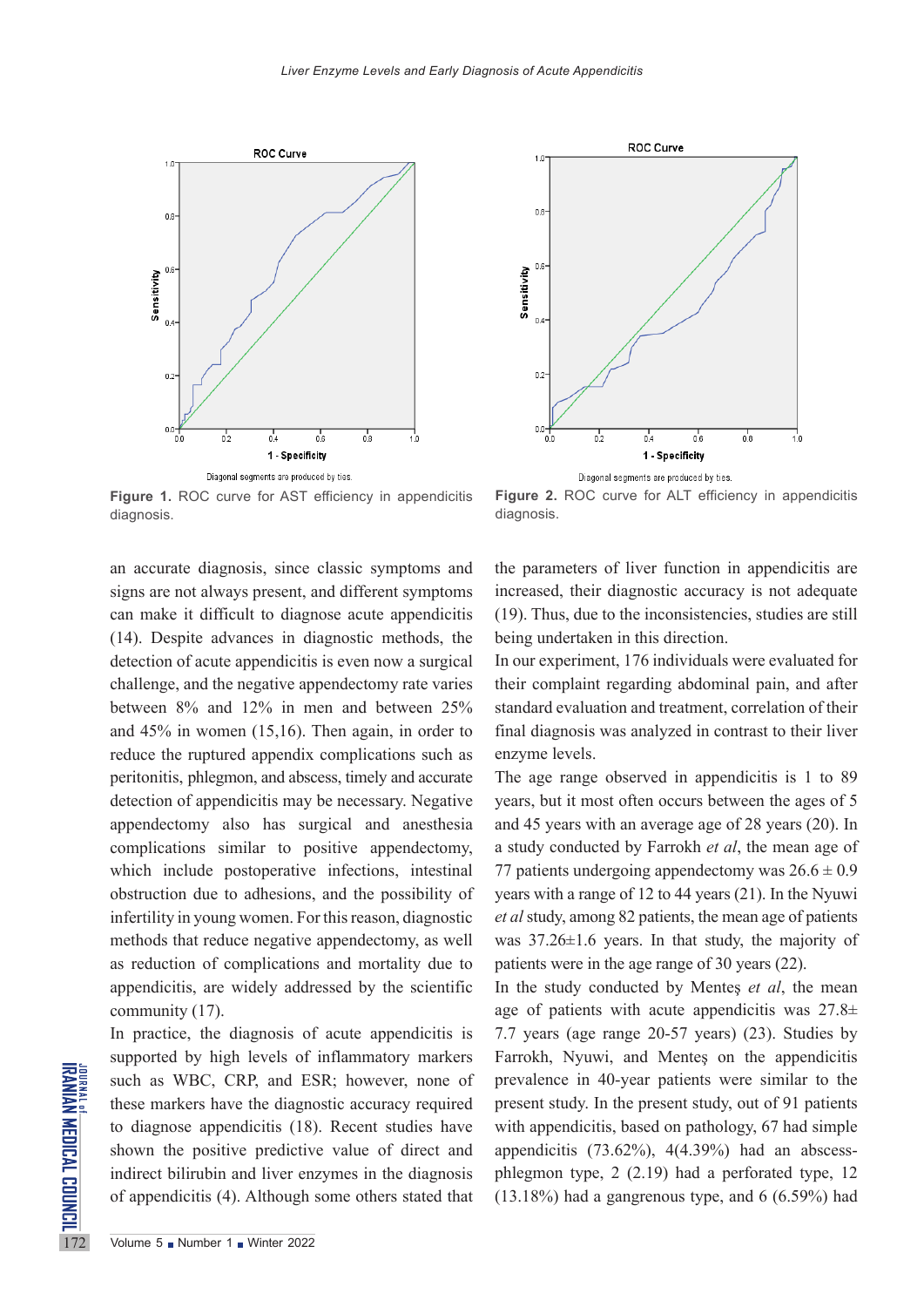a gangrenous-perforated type. In the study conducted by Farooqi *et al* on 1008 patients having symptoms of appendicitis, according to the pathological findings, 700 patients were detected with acute appendicitis, which was perforated in 27% of patients (9). In the study carried out by Farooqi *et al*, the prevalence of perforated appendicitis has been shown to be higher than that in the present study, which is probably due to the differences between the studied populations and diagnostic processes in different centers. In Saadati *et al*'s study of 1090 patients, 712 (68.6%) cases had acute simple appendicitis, 87 (8.3%) cases had gangrenous appendicitis, 120 (11.5%) cases had perforated appendicitis leading to erythonitis, 35 (3.3%) had appendicitis leading to phlegmon, and 83 (8%) had an appendicular abscess (25).

In our study, the acute appendicitis prevalence was similar to the study conducted by Saadati, but the other prevalence rates were slightly different, probably due to differences in the populations studied and the classification. In the current study, the prevalence rates of lower abdomen tenderness, pain over 1 day, and leukocytosis were 50.3, 58, and 55%, respectively. In the study conducted by Alhamdani *et al*, 70% of patients suffering from acute appendicitis had lower abdominal tenderness symptoms, which was more common in pathology than patients without appendicitis (16). The higher rate of lower abdominal quadrant tenderness in the last study compared to the present study is probably due to the fact that in the present study, the prevalence of lower abdominal quadrant tenderness in all patients suffering from acute abdominal pain (with or without a diagnosis) was reported appendicitis, but in the study conducted by Alhamdani, it was reported in patients with a final diagnosis of appendicitis.

In this study, in the three groups of simple appendicitis  $(22.6011.00\pm)$  and complicated appendicitis  $(23.1713.42\pm)$ , the mean AST was significantly higher compared to the normal group (18.7910.32± *units per milliliter*). However, ALT showed no significant difference between them. Furthermore, the SPGT and AST levels in the two groups of simple and complicated appendicitis were not significantly different from each other, and there was no significant difference in various types of complicated appendicitis. Using the ROC curve to determine

the diagnostic accuracy of AST and ALT, it was determined that AST with AUC=0.623 and p=0.005 lacked the necessary diagnostic accuracy. On the other hand, ALT with AUC=0.43 and p=0.16 had no efficiency for diagnosing appendicitis.

In the study of 100 patients presenting to emergency departments with appendicitis symptoms, conducted by Nevler *et al*, the areas under the AUC curve for AST, ALT, and ALP in the diagnosis of acute appendicitis were 0.536, 0.617, and 0.486, respectively, which showed their inefficiency for diagnosing appendicitis. In addition, the means of AST and ALP in patients with and without a diagnosis of appendicitis were not significantly different, but in patients who were diagnosed as having appendicitis, the mean ALT was significantly higher. However, a combination of serum bilirubin, ALT, and ANC levels showed the highest area under the curve levels (0.898, 95% confidence interval, 0.835-0.962, p<0.001) with a 86% diagnostic accuracy in the diagnosis of appendicitis (16).

In the study by Nevler, an increase in liver ALT was observed in patients suffering from appendicitis versus the normals, but in the present study, an increase in AST was observed. In the present study, the area under the AST curve was 0.63, which was slightly higher than the mentioned study. In addition, the area under the ALT curve was 0.43, which was lower than the above study. Sufficient efficiency and accuracy of ALT and AST in diagnosing appendicitis were consistent. The discrepancy between some of the results of our study and those of the above-mentioned studies is probably due to the differences regarding the study populations in terms of demographic variables, underlying diseases, racial differences, and the type of appendicitis.

In Farooqi *et al*'s study, among 1,008 patients having symptoms of appendicitis, the acute appendicitis diagnosis in 700 patients was proven by pathological findings. In people with the diagnosed acute appendicitis, the mean serum ALT was significantly higher than patients without a diagnosis of appendicitis, but there was not any significant difference in terms of AST between the two groups. In addition, the mean ALT did not show any significant difference in people with acute and perforated acute appendicitis. The AUC for ALT for diagnosing acute appendicitis was 0.569, which lacked the necessary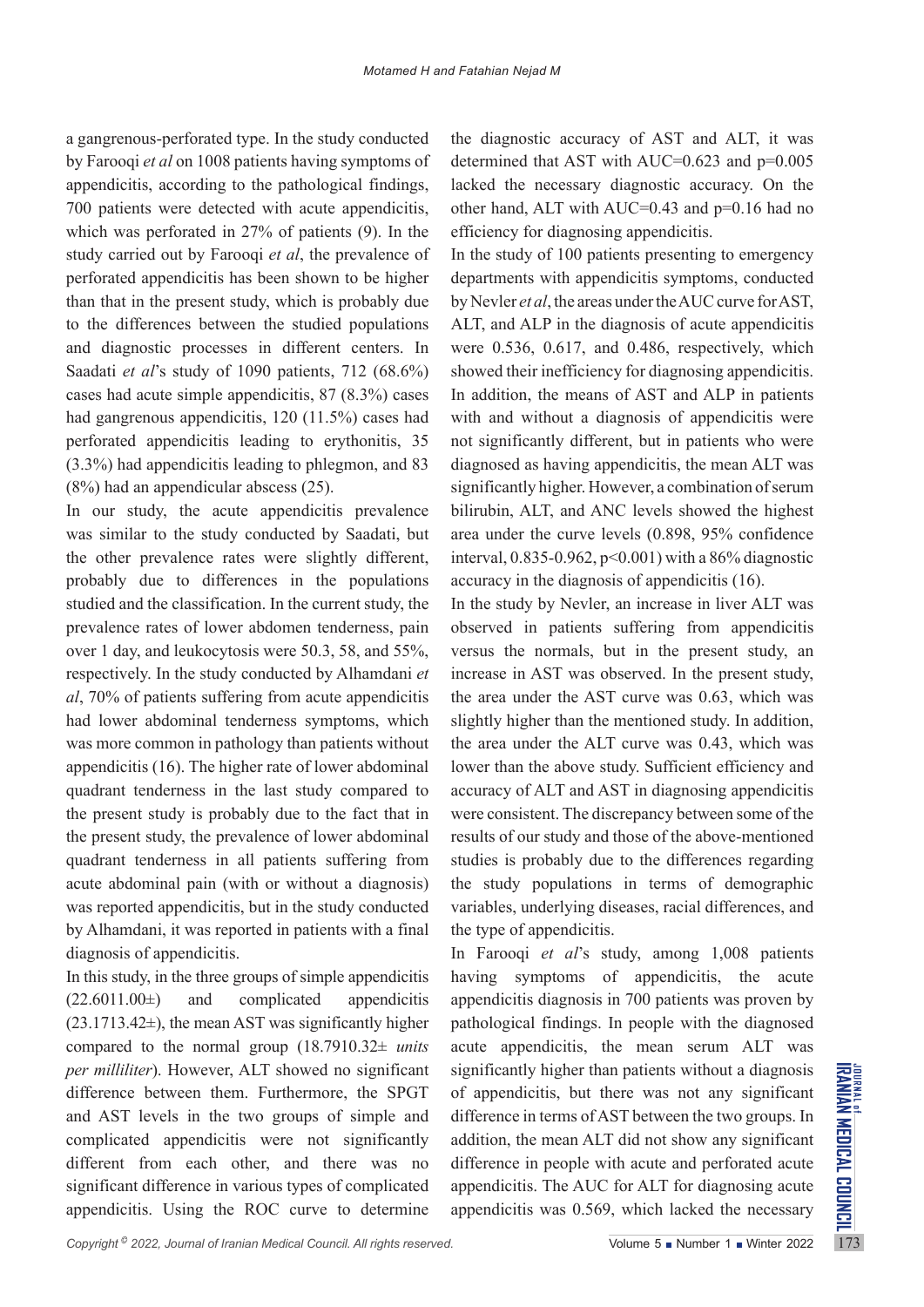efficiency to diagnose appendicitis (9). In the present study, similar to the above study, ALT and AST did failed to have the necessary efficiency to diagnose appendicitis. However, unlike the above study, the area under the AST curve was higher and AST displayed a significant discrepancy between the two groups with and without appendicitis, which is probably due to the differences in the studied populations. Furthermore, in the above study, similar to the present study, the levels of liver enzymes in the complicated and non-complicated types were not significantly different. While there are various theories about the reason for increased liver enzymes in patients with appendicitis, their increase may be in response to inflammatory processes in the body and damage to liver cells. Although more than half a century ago, the association of elevated liver enzymes and bilirubin levels with severe appendicitis infection was explained by Miller and Irvine, the mechanisms leading to the observed increase in bilirubin and liver enzymes are not yet fully understood (25). According to our experiment data, the mean serum glutamicoxaloacetic transaminase (AST) was significantly different in the three groups (normal, simple appendicitis, and complicated)  $(p<0.19)$ , but the mean serum glutamic pyruvic transaminase (ALT) failed to show a significant difference. The differential test showed that there was a significant difference between the two appendicitis groups and the normal group in AST ( $p<0.05$ ), but not between the two appendicitis groups. The p-values of AST and ALT were 0.17 and 0.2, respectively. Therefore, the means of ALT and AST in different types of complicated appendicitis were not significantly different. The frequency of abnormal ALT and AST values was not significantly different based on the pain duration, pain site, and leukocytosis.

dysfunction due to infection a<br>
Exposure to *E.coli* lipopolysa<br>
inflammatory cascade that reg<br>
reduces hepatic metabolism,<br>
synthase-dependent NO (iN<br>
impairs apoptotic function<br>
system (27). Animal models<br>
Volume 5 • Num The two main pathogens isolated in acute appendicitis include *Bacteroides fragilis* and *Escherichia coli (E.coli)*, which cause endotoxemia and hepatic dysfunction due to infection and inflammation (26). Exposure to *E.coli* lipopolysaccharides results in an inflammatory cascade that regulates bile transporters, reduces hepatic metabolism, increases nitric oxide synthase-dependent NO (iNOS) production, and impairs apoptotic function of the hepatobiliary system (27). Animal models have also shown that

both bacteria alter microcirculation and hepatic sinus damage (28). We demonstrated that in patients suffering from appendicitis, there was a significant increase in levels of AST, which may possibly occur due to the inflammatory reaction present in liver cells or liver injury. In a study by Khan *et al* on 50 patients undergoing appendectomy, it was reported that elevated AST and ALP fail to have high diagnostic value in acute appendicitis, while high ALT may be useful in potentially suspected cases of acute appendicitis (29).

Based on our trial results, using the ROC curve to determine the diagnostic accuracy of AST and ALT (with lower normal values  $\leq$  31 in women,  $\leq$  41 in men for ALT,  $\leq$  31 in women and  $\leq$  37 in men for AST), it was found that AST with area under the ROC= $0.623$ ,  $p=0.005$ , sensitivity of 0.61%, and specificity of 0.53% lacked the necessary diagnostic accuracy.

In a study of 80 patients with appendicitis, Yadav and Chandra stated that the liver enzymes, *i.e*, AST, ALT, and ALP increased, respectively in 28.75, 32.5, and 82.5% of patients, respectively. The sensitivity and specificity of ASR were 30.6 and 100%, respectively. The sensitivity and specificity of ALT were 34.6 and 100%, respectively. Also, the sensitivity and specificity of ALP were 80%, and 40%, respectively. The positive predictive values of AST, ALT, and ALP were 100, 100, and 95.45%, respectively. Finally, it was stated that liver function tests have good predictive properties and values, but low sensitivity can be utilized alongside the clinical examination and additional laboratory tests to evaluate people diagnosed with suspected acute appendicitis (4). The findings of a recent study were in line with our results. In the study conducted by Mishra *et al*, among patients with and without a pathological diagnosis of appendicitis, the prevalence of high AST were 43 and 3, ALT 5 and 1, and ALP 6 and 0, respectively. The sensitivity of AST, ALT, and ALP in the diagnosis of appendicitis were 25.7, 8.3, and 10%, respectively, and their specificity were 50, 83.3, and 100%, respectively, and the predictive value were 94, 100, and 100, respectively, indicating their low sensitivity (19). So far, numerous studies have been performed to find the biological causes or markers to diagnose patients with appendicitis, propose a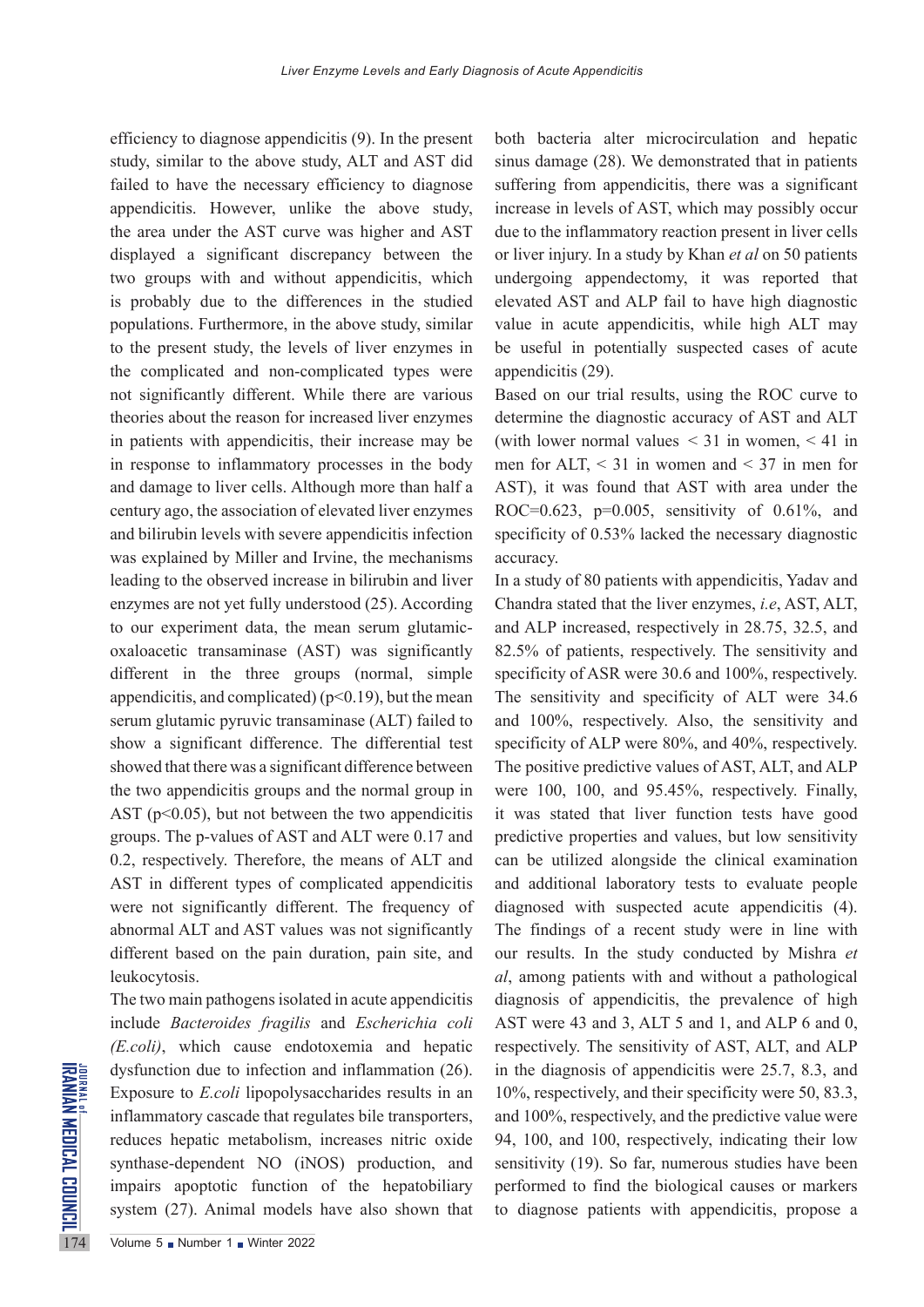differential diagnosis, and reduce the number of patients experiencing surgical treatments (7). Efforts have also been made to identify biomarkers to differentiate between complicated and uncomplicated appendicitis. To date, many biomarkers associated with appendicitis and its complications have been identified, the most important and documented of which are WBC, CRP, bilirubin, and to some extent, liver enzymes. The mentioned biomarkers have generally shown high specificity despite the low sensitivity (30,31). The combination of biomarkers may increase diagnostic accuracy. For example, in a combined study, bilirubin, white blood cell count, and ALT had the highest predictive value in diagnosing appendicitis (9). In another study, a combination of serum bilirubin, ALT, and ANC levels showed the highest AUC levels (0.898, 95% confidence interval, 0.835-0.962, p<0.001) with an 86% accuracy in the diagnosis of appendicitis (25). However, the relevant biomarkers, unaccompanied or accompanied, may not be utilized as the main differential tool, but as an adjunct to the patients' clinical manifestations and symptoms.

#### **Conclusion**

Based on the results of the Kruskal-Wallis test, the mean AST was significantly different in the three groups (simple and complicated appendicitis and normal group) ( $p=0.019$ ), but the mean of ALT failed to show a significant difference. A differential test showed that AST was significantly different between

the simple and complicated appendicitis groups and the normal group  $(p<0.05)$ , but no significant difference was observed between the complicated and simple appendicitis groups. In a comparison between the four groups of people suffering from appendicitis complications, the p-values for AST and ALT were 0.17 and 0.2, respectively, therefore the means of SPGT and AST in different types of appendicitis complication were not significantly different. The frequency of abnormal ALT and AST values was not significantly different based on the duration of pain, site of pain, and leukocytosis. Using the ROC curve to determine the diagnostic accuracy of AST and ALT, it was revealed that AST with AUC =  $0.623$ ,  $p=0.005$ , sensitivity=0.61%, and specificity=0.53% fail to have the required diagnostic accuracy (due to the very low sensitivity, and specificity and the area under the curve less than 0.7). On the other hand, ALT with AUC=0.43 and  $p=0.16$  was found inefficient for diagnosing appendicitis due to specificity and sensitivity close to zero and the area under the curve of less than 0.5. According to the results of this study, it seems that increased AST may be increased in simple/complicated appendicitis in contrast to normal group. But regarding AUC curve data, AST and ALT do not have the necessary diagnostic accuracy and efficiency to diagnose acute appendicitis and predict its complications. Further research should be established to clarify the definite and exact impacts.

## **References**

1. Shogilev DJ, Duus N, Odom SR, Shapiro NI. Diagnosing appendicitis: evidence-based review of the diagnostic approach in 2014. West J Emerg Med 2014 Nov;15(7):859-71.

2. Carr NJ. The pathology of acute appendicitis. Ann Diagn Pathol 2000 Feb;4(1):46-58.

3. Laal M, Granpaye L, Khodadi F, Salavatipour A, Sadeghi AR. Sonography versus the Alvarado Scoring System for the diagnosis of acute appendicitis. Tehran Univ Med J.2008;66(6):408-12.

*Copyright® 2022, Journal of Iranian Medical Council. All rights reserved.* The School of School of The Microsofter Council. All rights reserved.<br> *Copyright® 2022, Journal of Iranian Medical Council. All rights reserved.* 4. Yadav S, Chandra K. Liver function test as a marker for acute appendicitis. Janaki Med College J Med Sci 2015;3(1):31-6.

5. Al-Abed YA, Alobaid N, Myint F. Diagnostic markers in acute appendicitis. Am J Surg 2015 Jun;209(6):1043-7.

6. Hosseini MM, Safdari R, Shahmoradi L, Javaherzadeh M. Better diagnosis of acute appendicitis by using artificial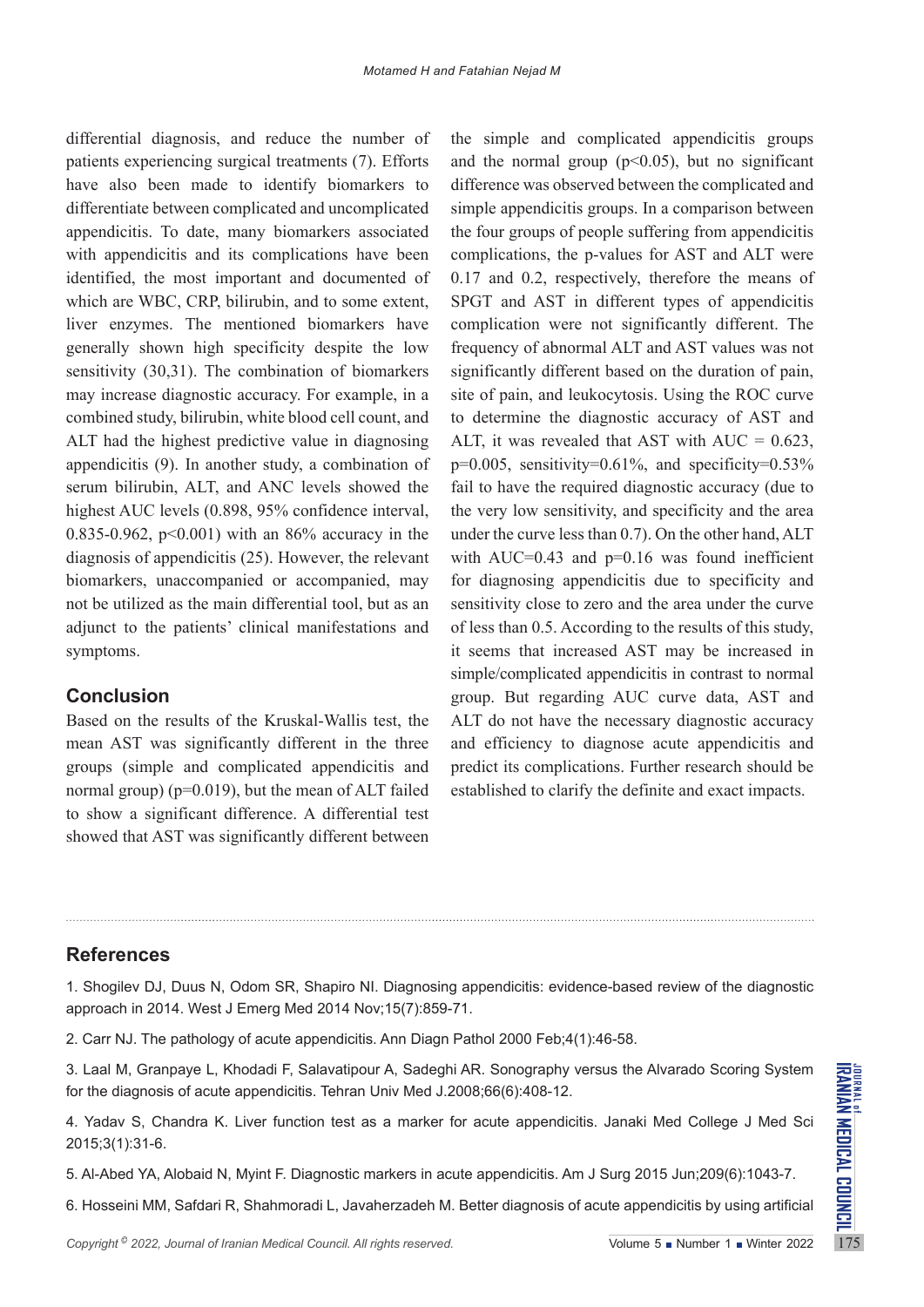intelligence. ISMJ 2017 Aug 10;20(4):339-48.

7. Aslanabadi S, Mofidi MA, Yosef Nezhad O, Maghsoodi H. Diagnostic Value of C-Reactive Protein for Detection of Acute Appendicitis in Adults. Razi J Med Sci 2009 Dec 10;16(2):44-9.

8. Kaya B, Sana B, Eris C, Karabulut K, Bat O, Kutanis R. The diagnostic value of D-dimer, procalcitonin and CRP in acute appendicitis. Int J Med Sci 2012;9(10):909-15.

9. Farooqui W, Pommergaard HC, Burcharth J, Eriksen JR. The diagnostic value of a panel of serological markers in acute appendicitis. Scand J Surg 2015 Jun;104(2):72-8.

10. Berenji M, EshaghHoseini N, GhaziSaeadi R, Vagharian V. Association rate of leukocytosis increased CRP and ESR with acute appendicitis. Ebnesina 2010 Apr 10;13(1):24-7.

11. Rouzrokh M, Fard FE, Momeni N, Tavassoli A. Diagnostic role of ESR, CRP, leukocytosis and Neutrophil/ Lymphocyte in peripheral blood smear in children under 14 with acute appendicitis. Pajoohandeh J 2011 Apr 10;16(1):42-6.

12. Falcone Jr RA. Appendicitis. Pediatr Clin Advisor 2007;50-1.

13. Humes D, Simpson J. Acute appendicitis. BMJ 2006 Sep 9;333(7567):530-4.

14. Acharya A, Markar SR, Ni M, Hanna GB. Biomarkers of acute appendicitis: systematic review and cost–benefit trade-off analysis. Surg Endosc 2017 Mar;31(3):1022-31.

15. Kryzauskas M, Danys D, Poskus T, Mikalauskas S, Poskus E, Jotautas V, et al. Is acute appendicitis still misdiagnosed? Open Med 2016 Jul 22;11(1):231-6.

16. Alhamdani YF, Rizk HA, Algethami MR, Algarawi AM, Albadawi RH, Faqih SN, et al. Negative Appendectomy Rate and Risk Factors That Influence Improper Diagnosis at King Abdulaziz University Hospital. Mater Sociomed 2018 Oct;30(3):215-20.

17. Alvarez-Alvarez F, Maciel-Gutierrez V, Rocha-Muñoz A, Lujan J, Ploneda-Valencia C. Diagnostic value of serum fibrinogen as a predictive factor for complicated appendicitis (perforated). A cross-sectional study. Int J Surg 2016 Jan;25:109-13.

18. Emmanuel A, Murchan P, Wilson I, Balfe P. The value of hyperbilirubinaemia in the diagnosis of acute appendicitis. Ann R Coll Surg Engl 2011 Apr;93(3):213-7.

19. Mishra BM, Nayak MK, Mishra S, Sahu P, Das D. Role of liver function test parameters in acute appendicitis and its complication: a prospective study. Int Surg J 2018 Dec 27;6(1):193-7.

20. Prystowsky JB, Pugh CM, Nagle AP. Appendicitis. Curr Probl Surg 2005 Oct;42(10):694-742.

21. Farrokh Tehrani D, Layegh P. Evaluation of CT scan in patients suspicious for acute appendicitis with negative or equivocal sonographic findings. Medical J Mashhad Univ Med Sci 2015;58(8):466-72.

22. Nyuwi KT, Singh CG, Khumukcham S, Rangaswamy R, Ezung YS, Chittvolu SR, et al. The role of serum fibrinogen level in the diagnosis of acute appendicitis. J Clin Diagn Res 2017 Jan;11(1):PC13.

23. Menteş O, Eryılmaz M, Harlak A, Oztürk E, Tufan T. The value of serum fibrinogen level in the diagnosis of acute appendicitis. Ulus Travma Acil Cerrahi Derg 2012 Sep;18(5):384-8.

24. Saadati K, Mahdi E. Prevalence of acute appendicitis complications in patients diagnosed with acute appendicitis admitted to Shafi'i Hospital and undergoing surgery. J Zanjan Med Sci 1996;1(22):34-45.

25. Nevler A, Berger Y, Rabinovitz A, Zmora O, Shabtai M, Rosin D, et al. Diagnostic Value of Serum Bilirubin and Liver Enzyme Levels in Acute Appendicitis. Isr Med Assoc J 2018 Mar;20(3):176-81.

26. Stringer MD. Acute appendicitis. J Paediatr Child Health 2017 Nov;53(11):1071-6.

Example admitted to Shafi'i Hospital and<br>
25. Nevler A, Berger Y, Rabinov<br>
Liver Enzyme Levels in Acute A<br>
26. Stringer MD. Acute appendi<br>
27. Han X, Fink MP, Uchiyama<br>
junction dysfunction in endotoxe<br>
Volume 5 Number 1 N 27. Han X, Fink MP, Uchiyama T, Yang R, Delude RL. Increased iNOS activity is essential for hepatic epithelial tight junction dysfunction in endotoxemic mice. Am J Physiol Gastrointestinal Liver Physiol 2004 Jan;286(1):126-36.